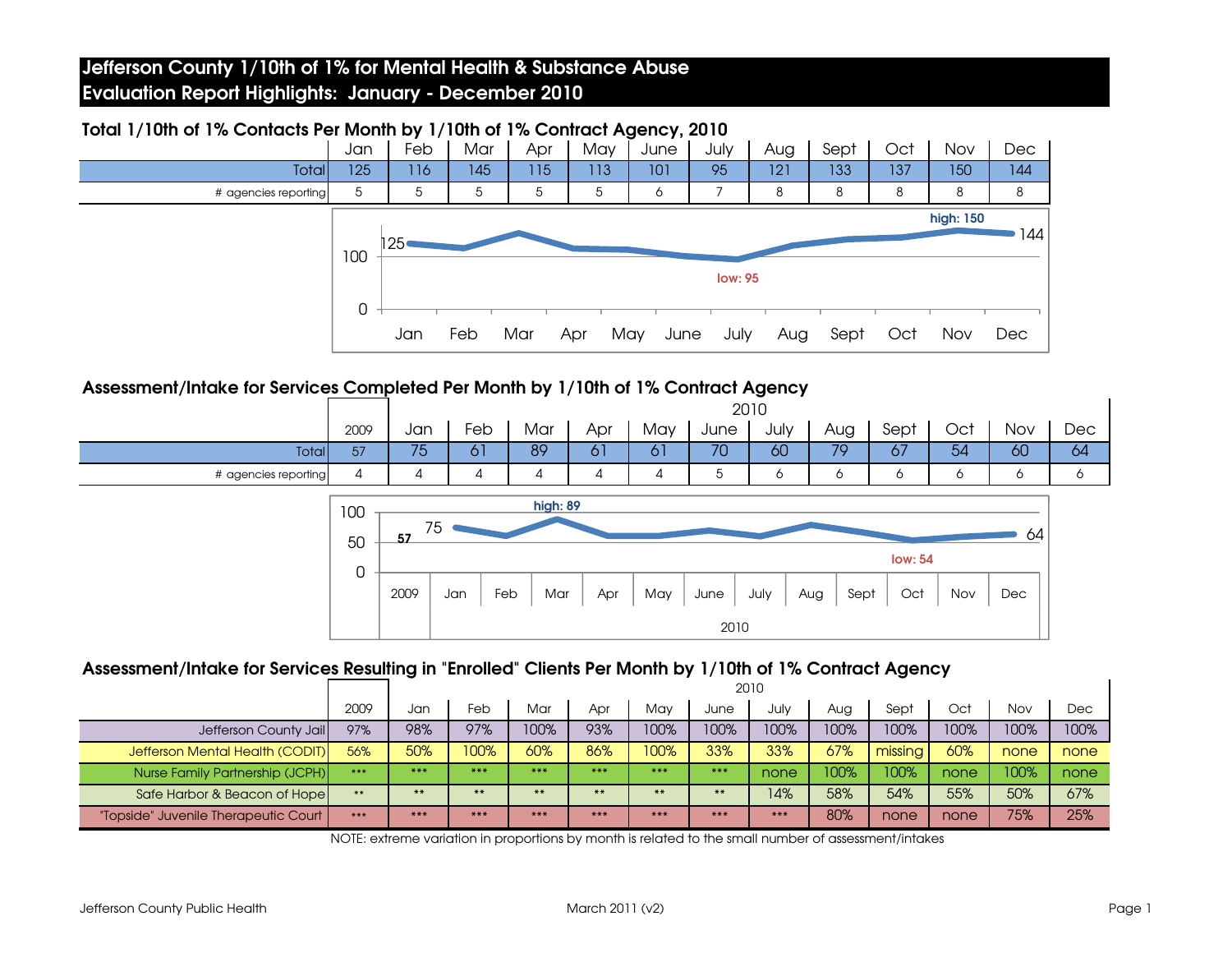

#### School Based Health Clinic Mental Health/Substance Use Visits by Client Status Per Month\*

## Activity Hours Per Month by 1/10th of 1% Contract Agency

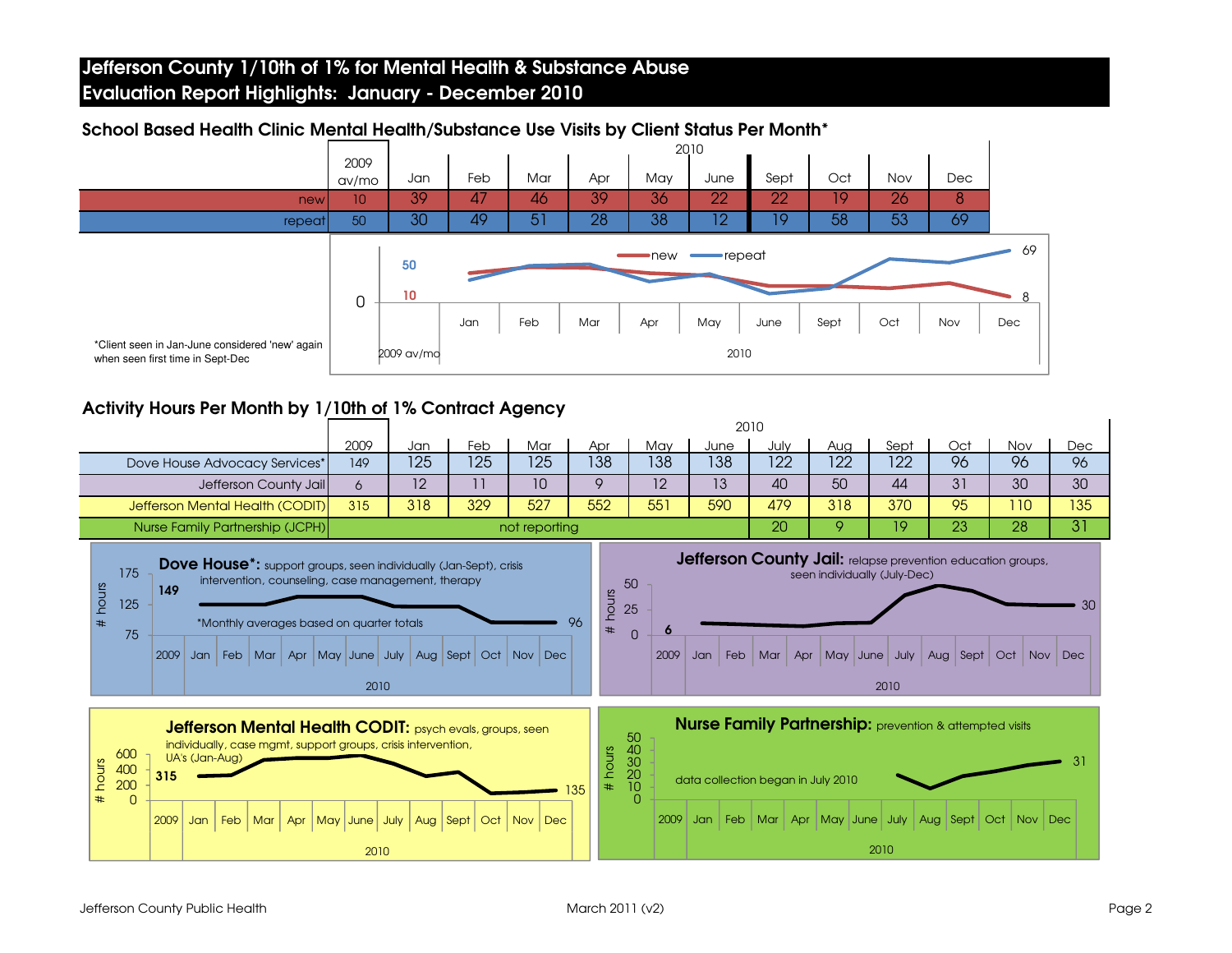#### Activities Per Month by Type by Average Duplicated and Unduplicated Client Participants

|                            | # agencies<br>reporting | av duplicated<br>clients | av unduplicated<br>clients |
|----------------------------|-------------------------|--------------------------|----------------------------|
| <b>Crisis Intervention</b> |                         |                          | 1 to 2                     |
| Counseling                 | 2                       |                          | 1 to 7                     |
| <b>Case Management</b>     | っ                       | 11                       | $5$ to $8$                 |
| Groups                     | 3                       | 26 to 124                | 2 to 18                    |
| Seen Individually          | ာ                       | 7 to 40                  | 4 to 18                    |
| NFP completed visits       |                         | 15                       |                            |
| <b>Topside Program</b>     |                         | unknown                  |                            |

#### Average Proportion of Clients by Gender, Age and Zip Code Area

male



| lownsend    | Jefferson | Jefferson | Jefferson |
|-------------|-----------|-----------|-----------|
| <b>Port</b> | East      | South     | Non-      |
| 19%         | 32%       | 5%        |           |







\*excludes Topside & SBHC both exclusively serving youth 0-17



Jefferson County Public Health